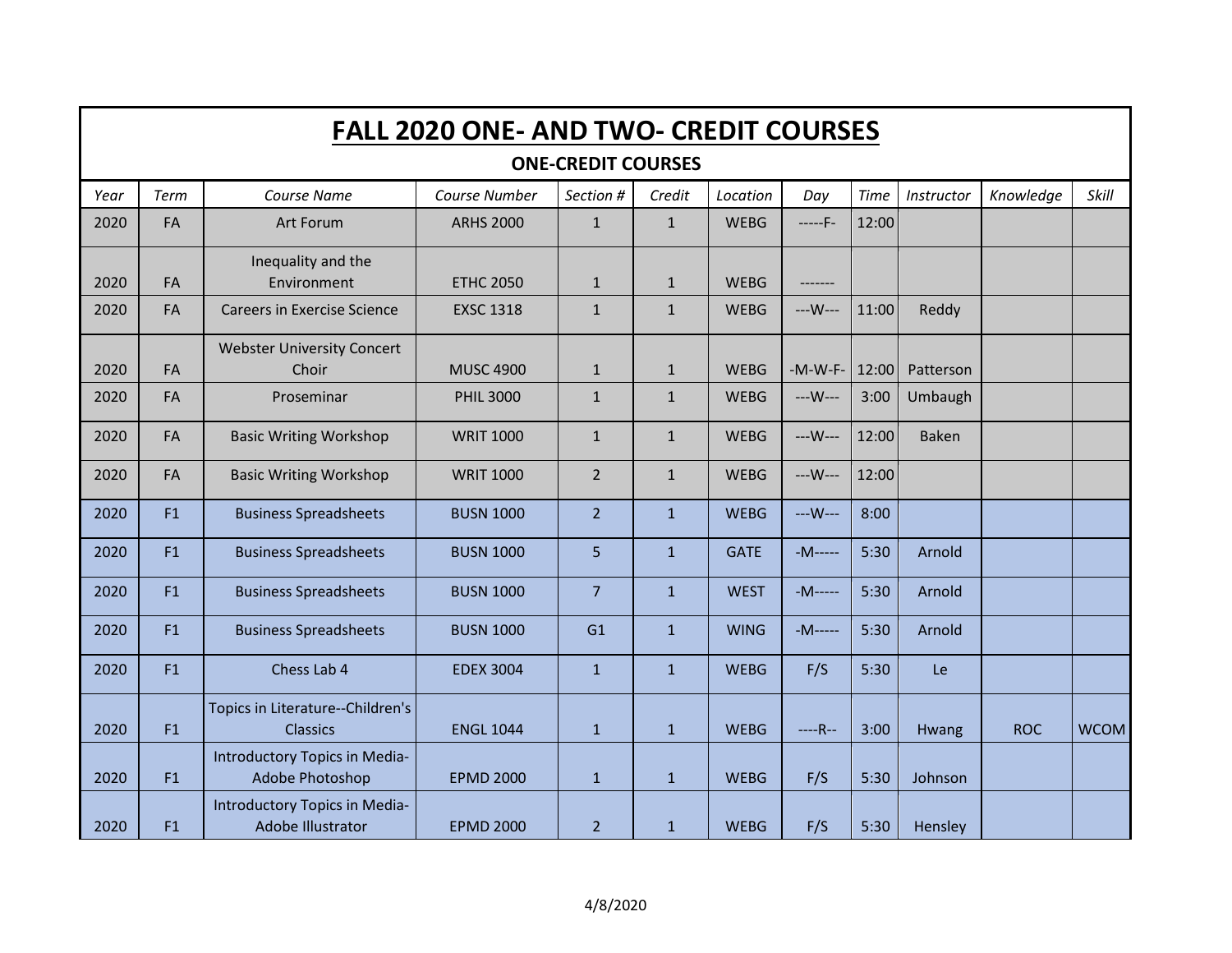|      |    | Introductory Topics in Media-                              |                  |                |              |             |           |       |                |             |
|------|----|------------------------------------------------------------|------------------|----------------|--------------|-------------|-----------|-------|----------------|-------------|
| 2020 | F1 | <b>Adobe Premiere</b>                                      | <b>EPMD 2000</b> | $\mathbf{3}$   | $\mathbf{1}$ | <b>WEBG</b> | F/S       | 5:30  | <b>Bagwill</b> |             |
| 2020 | F1 | Introductory Topics in Media-<br><b>Adobe AfterEffects</b> | <b>EPMD 2000</b> | $\overline{4}$ | $\mathbf{1}$ | <b>WEBG</b> | F/S       | 5:30  | Juenger        |             |
| 2020 | F1 | Introductory Topics in Media-<br><b>Adobe Audition</b>     | <b>EPMD 2000</b> | 5              | $\mathbf{1}$ | <b>WEBG</b> | F/S       | 5:30  | Meyer          |             |
|      |    | <b>Issues and Problems in Ethics-</b>                      |                  |                |              |             |           |       |                |             |
| 2020 | F1 | Campus Leadership                                          | <b>ETHC 1000</b> | $\overline{2}$ | $\mathbf{1}$ | <b>WEBG</b> | F/S       | 5:00  | Stewart        | <b>ETHC</b> |
| 2020 | F1 | <b>Topics in Health Sciences</b>                           | <b>HLSC 1300</b> | $\mathbf{1}$   | $\mathbf{1}$ | <b>WEBG</b> | $-M-W-F-$ | 9:00  | Olufson        |             |
| 2020 | F1 | <b>Yoga and Wellness I</b>                                 | <b>HLSC 1572</b> | $\mathbf{1}$   | $\mathbf{1}$ | <b>WEBG</b> | $-T-R-$   | 9:00  | <b>Roberts</b> |             |
| 2020 | F1 | Fencing I                                                  | <b>HLSC 1579</b> | $\mathbf{1}$   | $\mathbf{1}$ | <b>WEBG</b> | $-T-R-$   | 11:30 | Long           |             |
| 2020 | F1 | <b>Bowling I</b>                                           | <b>HLSC 1580</b> | $\mathbf{1}$   | $\mathbf{1}$ | <b>WEBG</b> | $-T-R-$   | 8:30  | <b>Kurich</b>  |             |
| 2020 | F1 | <b>Strength and Conditioning I</b>                         | <b>HLSC 1582</b> | $\mathbf{1}$   | $\mathbf{1}$ | <b>WEBG</b> | $-M-W---$ | 10:00 | Siener         |             |

| 2020 | F1             | Swimming I                     | <b>HLSC 1590</b> |              |              | <b>WEBG</b> | $-$ T-R $-$ | 1:00 | Perreault |  |
|------|----------------|--------------------------------|------------------|--------------|--------------|-------------|-------------|------|-----------|--|
|      |                | Topics in Modern Media--Art    |                  |              |              |             |             |      |           |  |
| 2020 | F1             | of Interviewing                | <b>JOUR 3150</b> | $\mathbf{1}$ | 1            | <b>WEBG</b> | F/S         | 5:30 |           |  |
|      |                | <b>Strategies for Academic</b> |                  |              |              |             |             |      | Hoffmann  |  |
| 2020 | F1             | Achievement                    | <b>PSYC 1025</b> | $\mathbf{1}$ |              | <b>WEBG</b> | $--W--$     | 1:00 | Hempen    |  |
| 2020 | F1             | <b>Personal Branding</b>       | <b>WSBT 2300</b> |              |              | <b>WEBG</b> | $-T$ ----   | 3:00 |           |  |
|      |                |                                |                  |              |              |             |             |      |           |  |
| 2020 | F2             | <b>Business Spreadsheets</b>   | <b>BUSN 1000</b> | $\mathbf{R}$ |              | <b>WEBG</b> | $---R-$     | 5:30 |           |  |
| 2020 | F2             | <b>Chess for Beginners</b>     | <b>EDEX 3001</b> |              |              | <b>WEBG</b> | F/S         | 5:30 | Jayaram   |  |
|      |                | Introductory Topics in Media-  |                  |              |              |             |             |      |           |  |
| 2020 | F <sub>2</sub> | Adobe InDesign                 | <b>EPMD 2000</b> | 6            | $\mathbf{1}$ | <b>WEBG</b> | F/S         | 5:30 |           |  |
|      |                | Introductory Topics in Media-  |                  |              |              |             |             |      |           |  |
| 2020 | F <sub>2</sub> | <b>Adobe Animate</b>           | <b>EPMD 2000</b> |              |              | <b>WEBG</b> | F/S         | 5:30 | Long      |  |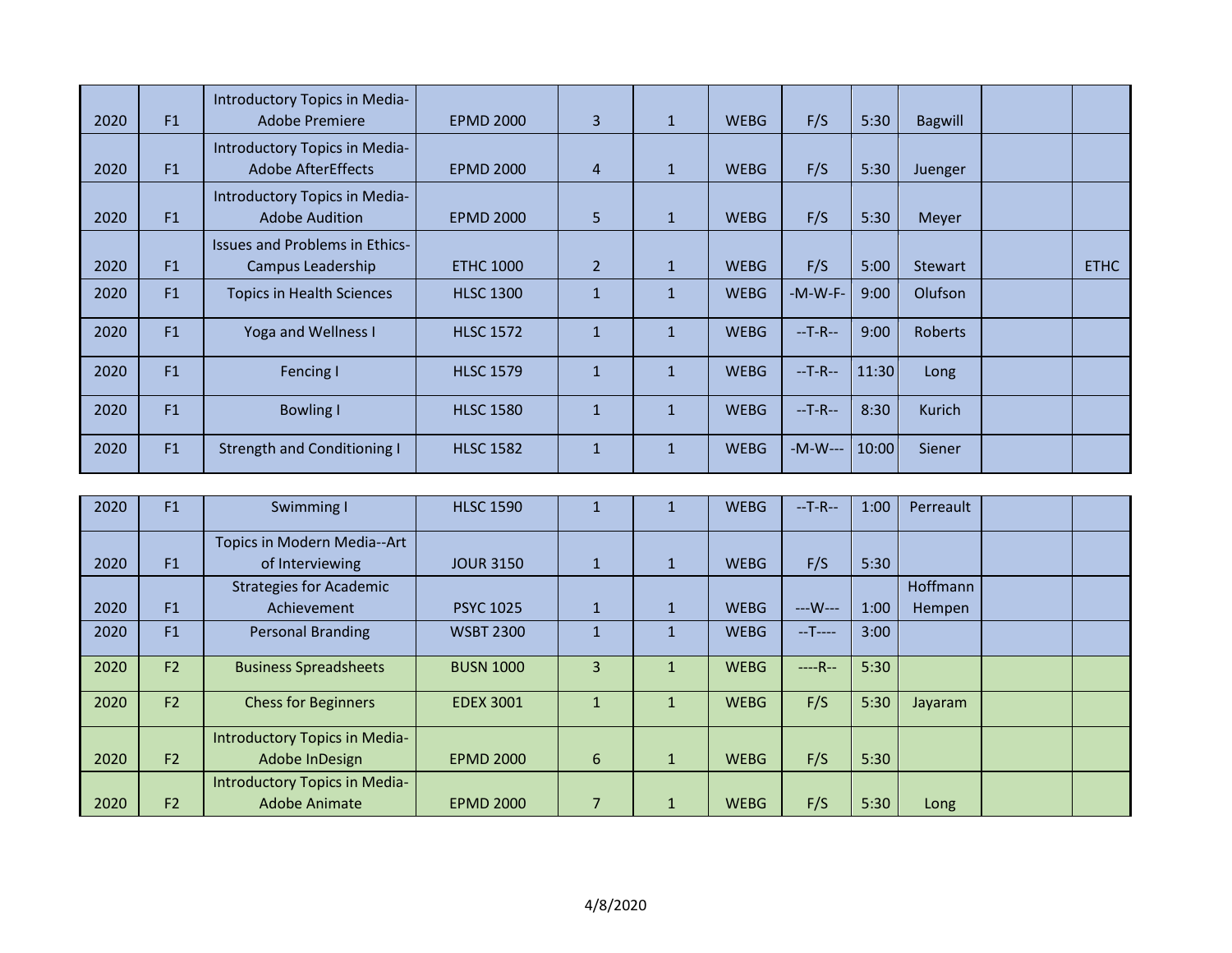| 2020 | F <sub>2</sub> | <b>Issues and Problems in</b><br><b>EthicsMindfullness Meditation</b>      | <b>ETHC 1000</b> | $\mathbf{1}$   | $\mathbf{1}$ | <b>WEBG</b> | $-M$ -----      | 2:30  | Hilditch       | <b>ETHC</b> |
|------|----------------|----------------------------------------------------------------------------|------------------|----------------|--------------|-------------|-----------------|-------|----------------|-------------|
| 2020 | F <sub>2</sub> | <b>Topics in History: Ancient</b>                                          | <b>HIST 1010</b> | $\mathbf{1}$   | $\mathbf{1}$ | <b>WEBG</b> | T 10/27,        | 5:30  | Werner         |             |
|      |                | Greece: History and Myth                                                   |                  |                |              |             | 11/3,           |       |                |             |
|      |                |                                                                            |                  |                |              |             | 11/10           |       |                |             |
| 2020 | F <sub>2</sub> | Topics in History: The Middle                                              | <b>HIST 1010</b> | $\overline{2}$ | $\mathbf{1}$ | <b>WEBG</b> | T 11/17.        | 5:30  | Werner         |             |
|      |                | Ages                                                                       |                  |                |              |             | 1124.           |       |                |             |
| 2020 | F <sub>2</sub> | <b>Topics in History: Calendars</b>                                        | <b>HIST 1010</b> | $\overline{3}$ | $\mathbf{1}$ | <b>WEBG</b> | 12/1<br>T 12/8, | 5:30  | Werner         |             |
|      |                |                                                                            |                  |                |              |             | $S$ 12/12       |       |                |             |
|      |                |                                                                            |                  |                |              |             | T12/15          |       |                |             |
|      |                |                                                                            |                  |                |              |             |                 |       |                |             |
| 2020 | F <sub>2</sub> | Volleyball I                                                               | <b>HLSC 1554</b> | $\mathbf{1}$   | $\mathbf{1}$ | <b>WEBG</b> | $-$ T-R $-$     | 8:30  | Graf           |             |
| 2020 | F <sub>2</sub> | <b>Yoga and Wellness II</b>                                                | <b>HLSC 1573</b> | $\mathbf{1}$   | $\mathbf{1}$ | <b>WEBG</b> | $-$ T-R $-$     | 9:00  | <b>Roberts</b> |             |
|      |                |                                                                            |                  |                |              |             |                 |       |                |             |
| 2020 | F <sub>2</sub> | <b>Strength and Conditioning II</b>                                        | <b>HLSC 1583</b> | $\mathbf{1}$   | $\mathbf{1}$ | <b>WEBG</b> | $-M-W--$        | 10:00 | Siener         |             |
| 2020 | F2             | <b>Fencing II</b>                                                          | <b>HLSC 1589</b> | $\mathbf{1}$   | $\mathbf{1}$ | <b>WEBG</b> | $-$ T-R $-$     | 11:30 | Long           |             |
| 2020 | F <sub>2</sub> | Swimming II                                                                | <b>HLSC 1591</b> | $\mathbf{1}$   | $\mathbf{1}$ | <b>WEBG</b> | $-$ T-R $-$     | 1:00  | Perreault      |             |
| 2020 | F2             | Kickball                                                                   | <b>HLSC 1685</b> | $\mathbf{1}$   | $\mathbf{1}$ | <b>WEBG</b> | $-T-R-$         | 10:00 | <b>Belsky</b>  |             |
|      |                |                                                                            |                  |                |              |             |                 |       |                |             |
|      |                | <b>Outdoor Recreation Activities</b><br>(Frisbee, Kickball, Flag Football, |                  |                |              |             |                 |       |                |             |
| 2020 | F <sub>2</sub> | etc)                                                                       | <b>HLSC 1690</b> | $\mathbf{1}$   | $\mathbf{1}$ | <b>WEBG</b> | $-M-W-F-$       | 10:00 | Olufson        |             |
| 2020 | F <sub>2</sub> | <b>Special Topics--3D Printing</b>                                         | <b>INTM 3150</b> | $\mathbf{1}$   | 1            | <b>WEBG</b> | F/S             | 5:30  | Schmitt        |             |
|      |                | <b>Intensive Introduction to Black</b>                                     |                  |                |              |             |                 |       |                |             |
| 2020 | F <sub>2</sub> | & White Photography                                                        | <b>PHOT 1001</b> | $\mathbf{1}$   | $\mathbf{1}$ | <b>WEBG</b> | F/S             | 1:00  | Giancola       |             |
| 2020 | F <sub>2</sub> | <b>Careers in Psychology</b>                                               | <b>PSYC 1800</b> | $\mathbf{1}$   | 1            | <b>WEBG</b> | $-M-W--$        | 2:00  | Woolf          |             |
|      |                |                                                                            |                  |                |              |             |                 |       |                |             |
| 2020 | F2             | <b>Career Exploration</b>                                                  | <b>WSBT 2000</b> | $\overline{3}$ | $\mathbf{1}$ | <b>WEBG</b> | $-T$ ----       | 5:30  |                |             |
| 2020 | F <sub>2</sub> | <b>Career Exploration</b>                                                  | <b>WSBT 2000</b> | $\overline{4}$ | 1            | <b>WEBG</b> | $---R-$         | 1:00  |                |             |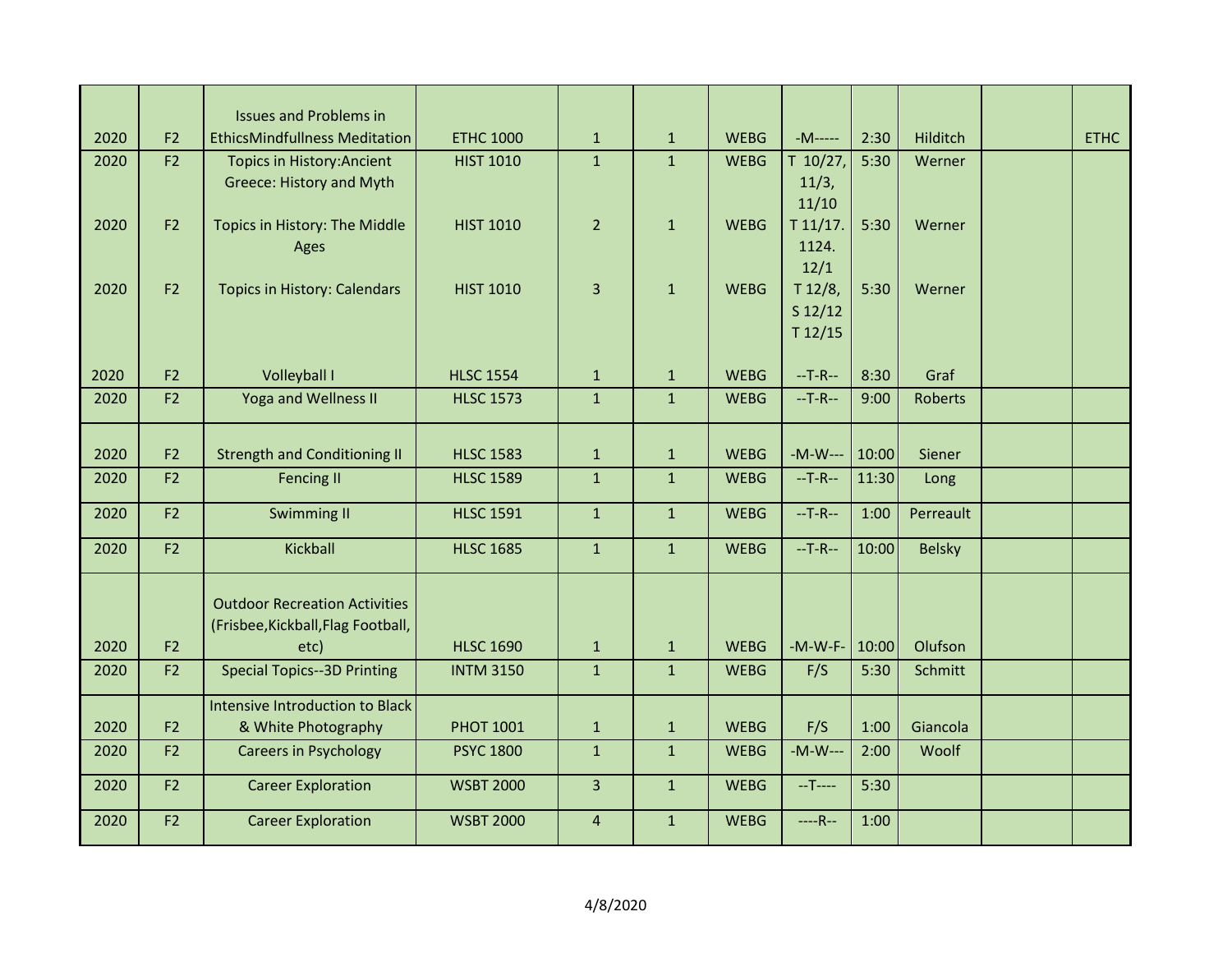| 2020                                                                                                                              | F <sub>2</sub>            | <b>Career Exploration</b>           | <b>WSBT 2000</b> | $6\phantom{1}6$  | 1              | <b>GATE</b> | $-M-----$   | 5:30  |               |  |       |  |  |  |  |
|-----------------------------------------------------------------------------------------------------------------------------------|---------------------------|-------------------------------------|------------------|------------------|----------------|-------------|-------------|-------|---------------|--|-------|--|--|--|--|
| 2020                                                                                                                              | F <sub>2</sub>            | <b>Career Exploration</b>           | <b>WSBT 2000</b> | 10               | $\mathbf{1}$   | <b>WEBG</b> | $--W--$     | 12:00 |               |  |       |  |  |  |  |
| 2020                                                                                                                              | F <sub>2</sub>            | <b>Personal Branding</b>            | <b>WSBT 2300</b> | $6\phantom{1}6$  | $\mathbf{1}$   | <b>GATE</b> | $---R-$     | 5:30  |               |  |       |  |  |  |  |
| 2020                                                                                                                              | F <sub>2</sub>            | <b>Career Management Strategies</b> | <b>WSBT 2700</b> | $\overline{3}$   | $\mathbf{1}$   | <b>WEBG</b> | -M-----     | 5:30  |               |  |       |  |  |  |  |
| 2020                                                                                                                              | F <sub>2</sub>            | <b>Career Management Strategies</b> | <b>WSBT 2700</b> | $6 \overline{6}$ | $\mathbf{1}$   | <b>GATE</b> | ---W---     | 5:30  |               |  |       |  |  |  |  |
|                                                                                                                                   | <b>TWO-CREDIT COURSES</b> |                                     |                  |                  |                |             |             |       |               |  |       |  |  |  |  |
| Course Name<br>Course Number<br>Credits<br>Location<br>Term<br>Section<br>Datys<br><b>Time</b><br>Instructor<br>Knowledge<br>Year |                           |                                     |                  |                  |                |             |             |       |               |  | Skill |  |  |  |  |
| 2020                                                                                                                              | FA                        | <b>Ballet I</b>                     | <b>DANC 1010</b> | $\mathbf{1}$     | 2 <sup>1</sup> | <b>WEBG</b> | $-M-W--$    | 8:30  | Isom          |  |       |  |  |  |  |
| 2020                                                                                                                              | FA                        | <b>Ballet I</b>                     | <b>DANC 1010</b> | $\overline{2}$   | 2 <sup>1</sup> | <b>WEBG</b> | $-T-R-$     | 10:00 | <b>Enders</b> |  |       |  |  |  |  |
| 2020                                                                                                                              | FA                        | Jazz I                              | <b>DANC 1090</b> | $\mathbf{1}$     | $\overline{2}$ | <b>WEBG</b> | $-M-W--$    | 10:00 | <b>Enders</b> |  |       |  |  |  |  |
| 2020                                                                                                                              | FA                        | Modern Dance I                      | <b>DANC 1110</b> | $\mathbf{1}$     | 2 <sup>1</sup> | <b>WEBG</b> | $-T-R-$     | 8:30  |               |  |       |  |  |  |  |
| 2020                                                                                                                              | FA                        | Tap Dance I                         | <b>DANC 1230</b> | $\mathbf{1}$     | $\overline{2}$ | <b>WEBG</b> | $-T-R-$     | 10:00 | Cosby         |  |       |  |  |  |  |
| 2020                                                                                                                              | FA                        | Intro to Professional Dance I       | <b>DANC 1410</b> | $\mathbf{1}$     | $\overline{2}$ | <b>WEBG</b> | $---F-$     | 14:30 | Reed          |  |       |  |  |  |  |
| 2020                                                                                                                              | FA                        | <b>Aerial Dance</b>                 | <b>DANC 2400</b> | $\mathbf{1}$     | $\overline{2}$ | <b>WEBG</b> | $-T$ ----   | 17:30 | <b>Bremer</b> |  |       |  |  |  |  |
| 2020                                                                                                                              | FA                        | <b>Aerial Dance</b>                 | <b>DANC 2400</b> | $\overline{2}$   | 2 <sup>1</sup> | <b>WEBG</b> | $---R-$     | 17:30 | <b>Bremer</b> |  |       |  |  |  |  |
| 2020                                                                                                                              | FA                        | <b>Beginning Class Piano</b>        | <b>MUSC 1080</b> | $\mathbf{1}$     | 2 <sup>1</sup> | <b>WEBG</b> | $-$ T-R $-$ | 9:00  | Vince         |  |       |  |  |  |  |
| 2020                                                                                                                              | FA                        | <b>Beginning Class Piano</b>        | <b>MUSC 1080</b> | $\overline{2}$   | $2^{\circ}$    | <b>WEBG</b> | $-$ T-R $-$ | 10:00 | Vince         |  |       |  |  |  |  |
| 2020                                                                                                                              | FA                        | <b>Beginning Class Piano</b>        | <b>MUSC 1080</b> | 3                | 2 <sup>1</sup> | <b>WEBG</b> | $-T-R-$     | 11:00 | Eastman       |  |       |  |  |  |  |
| 2020                                                                                                                              | FA                        | <b>Beginning Class Piano</b>        | <b>MUSC 1080</b> | $\overline{4}$   | $\overline{2}$ | <b>WEBG</b> | $--W-F-$    | 13:00 | Martin        |  |       |  |  |  |  |
| 2020                                                                                                                              | FA                        | <b>Beginning Class Piano</b>        | <b>MUSC 1080</b> | 5                | 2 <sup>1</sup> | <b>WEBG</b> | $-T-R-$     | 8:00  | Price         |  |       |  |  |  |  |
| 2020                                                                                                                              | FA                        | <b>Beginning Class Piano</b>        | <b>MUSC 1080</b> | 6                | $\overline{2}$ | <b>WEBG</b> | $--W-F-$    | 12:00 | Martin        |  |       |  |  |  |  |